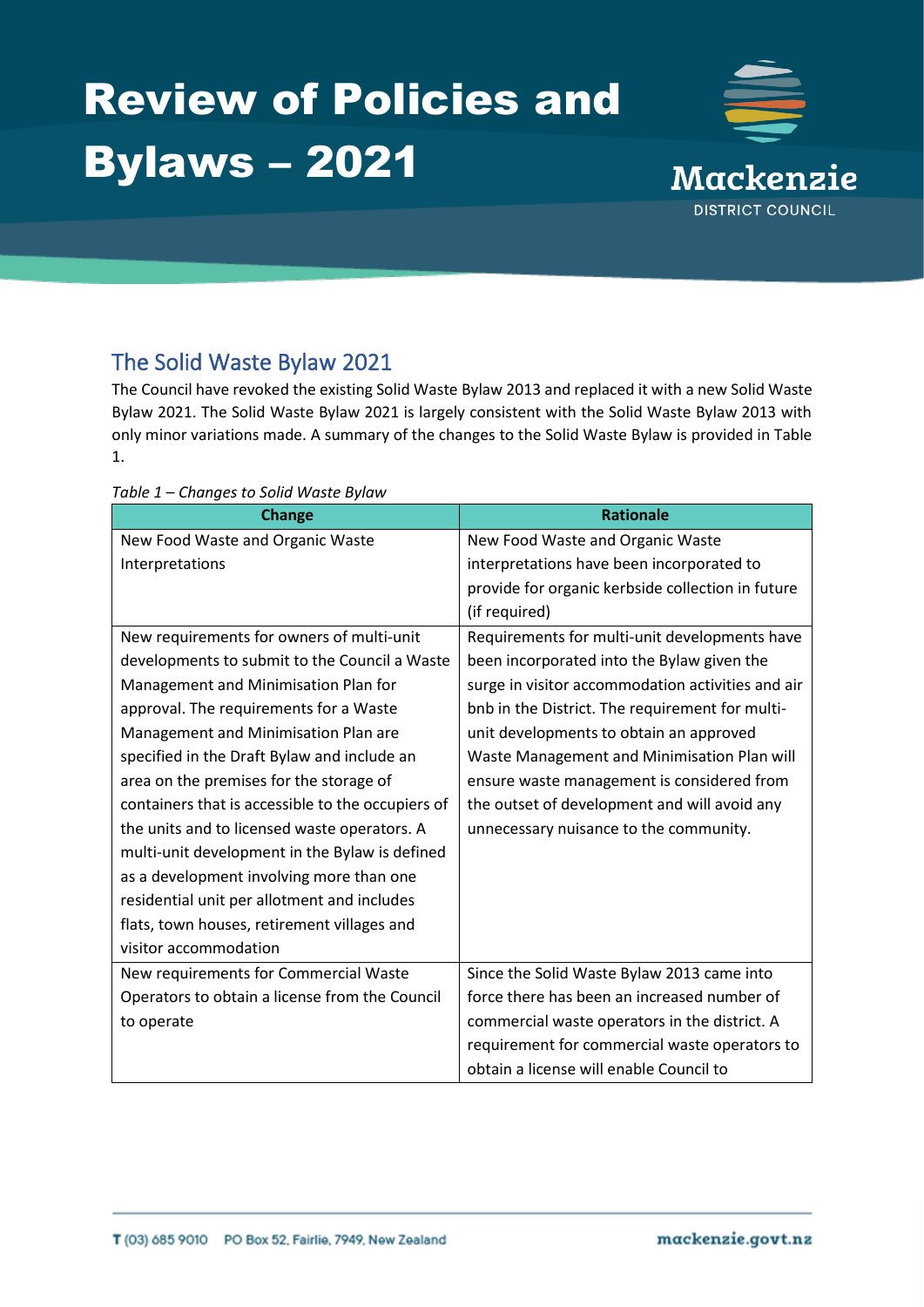| understand the waste volumes in the District,  |
|------------------------------------------------|
| and how waste operators are managing the       |
| process, including managing their own health   |
| and safety. This approach is consistent with a |
| number of territorial authorities across the   |
| country                                        |

#### The Water Supply, Wastewater and Stormwater Bylaw 2021

The Council have revoked the Water Supply Bylaw 2014 and Wastewater Network Bylaw 2014 and replaced them with a new Water, Wastewater and Stormwater Bylaw 2021. The new bylaw places the same general controls over each of the networks, whilst also creating additional controls where appropriate to ensure Council assets are not compromised.

The key change is the integration of the Wastewater Network Bylaw 2013 and Water Supply Bylaw 2013 into a single bylaw and the inclusion of Stormwater as a matter of control. The controls placed over these networks generally accord with the current bylaws but the new bylaw simplifies the controls through placing them all in one bylaw and ensuring a general approach to all the networks is adopted where appropriate.

#### Dog Control Policy and Dog Control Bylaw 2021

The Council have revoked the Dog Control Policy and Dog Control Bylaw 2014 and replaced them with a new Dog Control Policy and Dog Control Bylaw 2021. A summary of the key changes is provided in Table 2.

| Change                                        | <b>Rationale</b>                                |
|-----------------------------------------------|-------------------------------------------------|
| New registration provisions                   | The registration provisions have been           |
|                                               | expanded to reflect legislation and Councils    |
|                                               | Schedule of Fees and Charges. The               |
|                                               | classifications for dog registration are as     |
|                                               | follows:                                        |
|                                               | <b>Urban Dogs</b>                               |
|                                               | Neutered, Urban Dogs                            |
|                                               | <b>Rural and Working Dogs</b>                   |
|                                               | <b>Disability Assist Dogs</b>                   |
|                                               | Dangerous and Menacing Dogs                     |
|                                               | Responsible Dog Owner Status                    |
|                                               | The urban classification has been expanded to   |
|                                               | include any land zoned Residential 1, 2, 3, 4   |
|                                               | and Rural Residential 1 and 2 in the Operative  |
|                                               | Mackenzie District Plan 2004 to reflect the     |
|                                               | District Plan boundaries and to provide clarity |
|                                               | for residents                                   |
| Inclusion of Responsible Dog Ownership Status | In response to community feedback the           |
|                                               | Selected Dog Owner Policy has been replaced     |

#### Table 2 – Changes to the Dog Control Policy and Dog Control Bylaw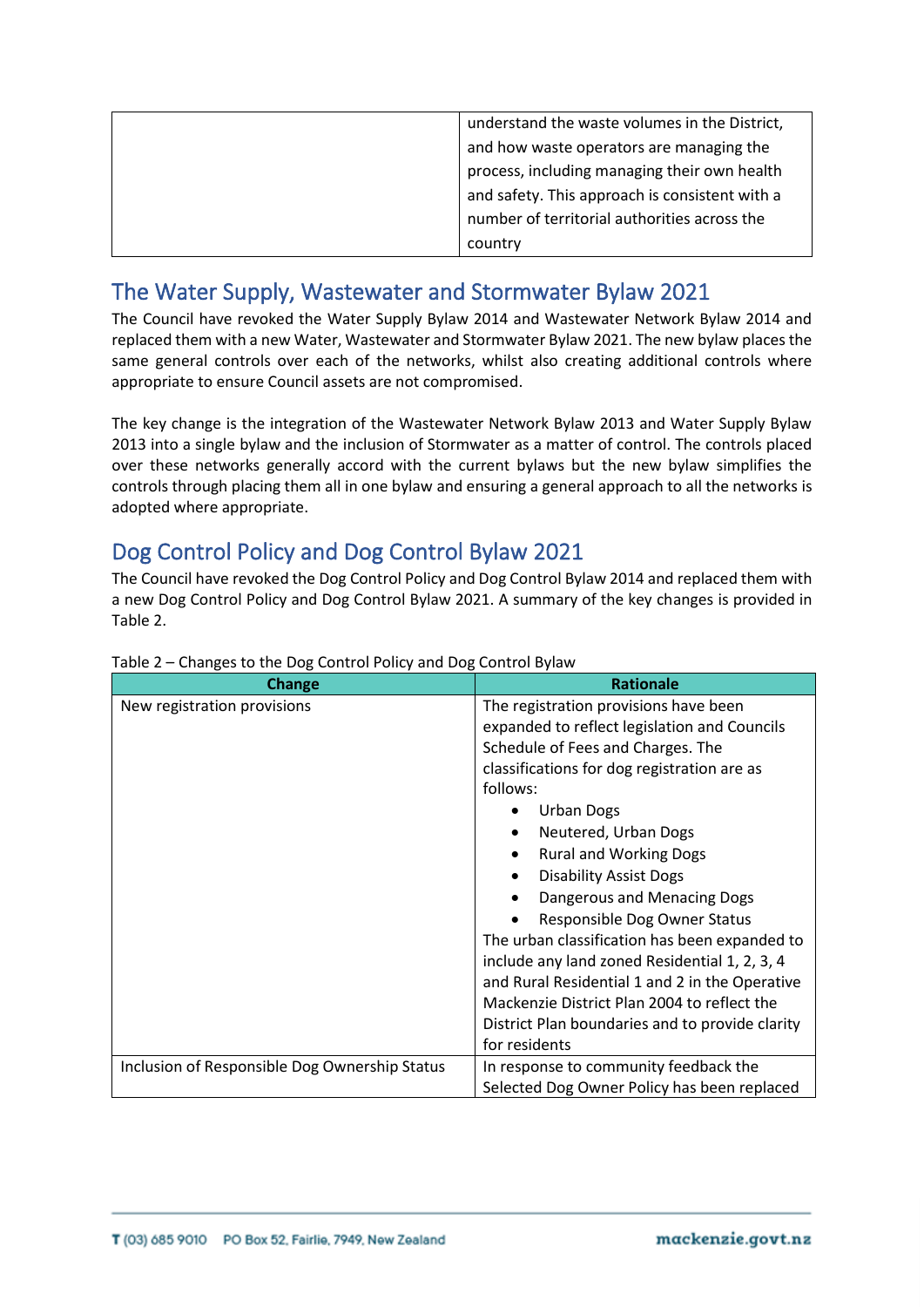|                                                                                                                                                                                                                                             | with a Responsible Dog Owner Status. The<br>Responsible Dog Owner Status is a special dog<br>ownership status that recognises good,<br>responsible dog owners and entitles them to a<br>reduced annual dog registration fee. The<br>Policy includes the eligibility criteria and<br>conditions                                                                                                                                                                                                          |
|---------------------------------------------------------------------------------------------------------------------------------------------------------------------------------------------------------------------------------------------|---------------------------------------------------------------------------------------------------------------------------------------------------------------------------------------------------------------------------------------------------------------------------------------------------------------------------------------------------------------------------------------------------------------------------------------------------------------------------------------------------------|
| Expansion of the Dog Prohibited Areas to include<br>all skateparks                                                                                                                                                                          | The Dog Prohibited Areas have been<br>expanded to include all skateparks as children<br>and teenagers are disproportionately<br>represented in dog bite and injury statistics.<br>Ensuring dogs are not in places frequented by<br>children and teenagers makes then safer for<br>children and teenagers to use                                                                                                                                                                                         |
| Changing Market Place, Twizel from a Dog<br>Prohibited Area to a Dog Leash Area                                                                                                                                                             | Market Place has been changed from a<br>Prohibited Area to a Leash Area. The Dog<br>Prohibited Area in Market Place was not<br>enforced by Council and is generally not<br>followed by dog owners                                                                                                                                                                                                                                                                                                       |
| Removal of the Fairlie Domain as Dog Prohibited<br>Area                                                                                                                                                                                     | The Fairlie Domain has been removed as a<br>Dog Prohibited Area to allow dog owners to<br>exercise their dogs in the domain in the<br>absence of a dedicated dog park or exercise<br>area in Fairlie                                                                                                                                                                                                                                                                                                    |
| Expansion of the Dog Leash Areas to include all<br>roads including pedestrian areas such as<br>footpaths and the margins alongside roads,<br>whether sealed or not                                                                          | The Dog Leash Areas have been expanded to<br>include all roads and pedestrian areas as dogs<br>if not under effective control can pose a risk to<br>pedestrians and/or road users                                                                                                                                                                                                                                                                                                                       |
| Removal of the following Exercise Areas in Fairlie:<br><b>Strathconan Park Recreation Grounds</b><br>Mount Cook Road Green Area<br><b>McLeans Park</b><br>The Road Reserve from Gray Street South<br>along the east side of State Highway 8 | The dog exercise areas in Fairlie have been<br>removed as they either do not have adequate<br>fencing and are adjacent to State Highway 8 or<br>are used for sporting activities. Dogs if<br>uncontrolled may run onto the road and pose<br>a danger to road users or users of the sports<br>ground. The Fairlie Domain has been removed<br>as Dog Prohibited Area to allow dog owners to<br>exercise their dogs in the domain in the<br>absence of a dedicated dog park or exercise<br>area in Fairlie |
| Inclusion of new uncontrolled and roaming dog<br>provisions in the Policy                                                                                                                                                                   | New uncontrolled and roaming dog provisions<br>have been incorporated as uncontrolled and<br>roaming dogs can cause a significant nuisance.<br>The majority of complaints the Council receive<br>are to do with roaming dogs.                                                                                                                                                                                                                                                                           |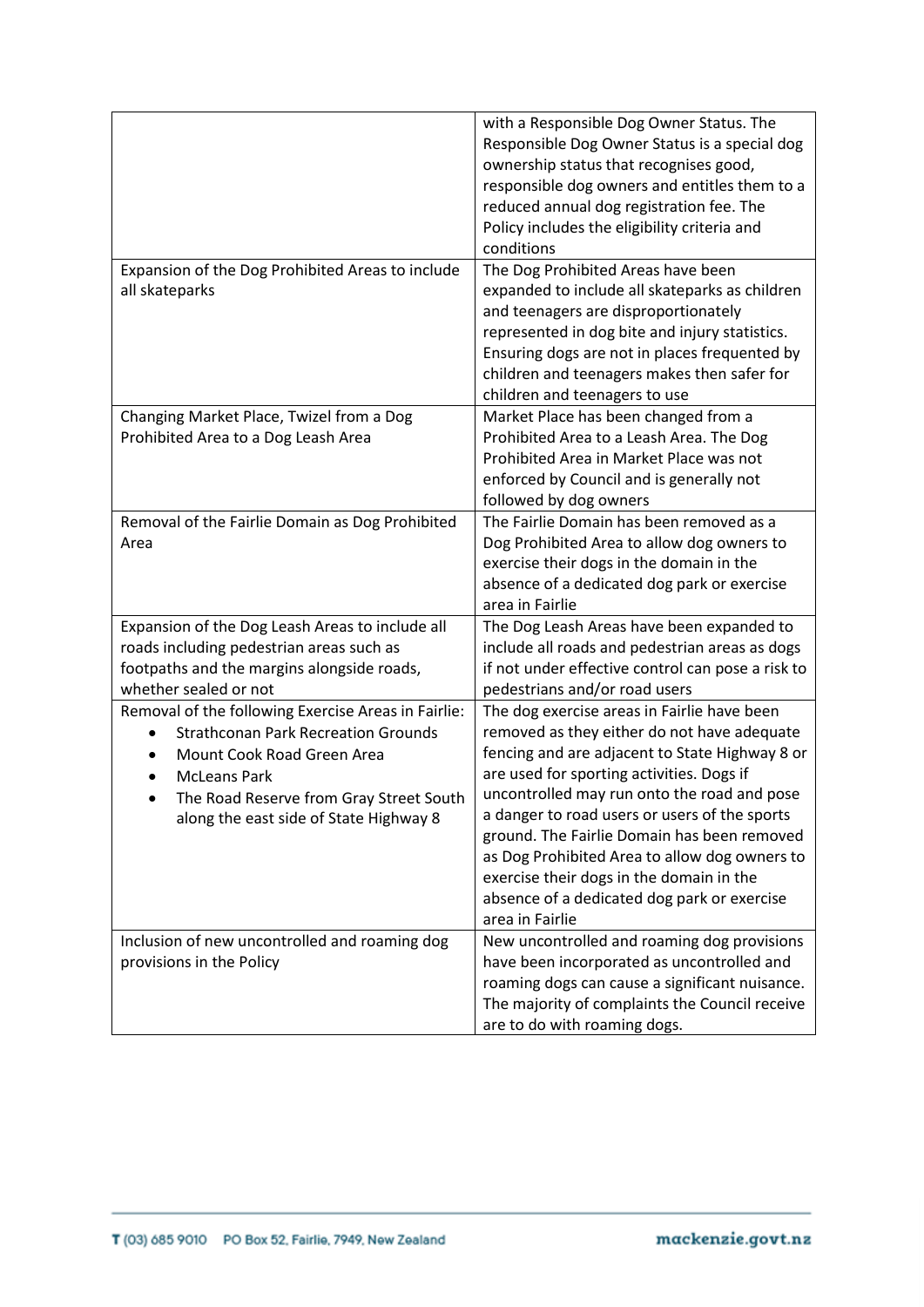# Alcohol Restrictions in Public Places Bylaw 2021

The Council have revoked the existing Market Place Liquor Ban Bylaw 2014 and replaced it with a new Alcohol Restrictions in Public Places Bylaw 2021. A summary of the key changes is provided in Table 3.

| <b>Change</b>                                    | <b>Rationale</b>                                 |
|--------------------------------------------------|--------------------------------------------------|
| The title of the Bylaw has been changed from the | The Bylaw only applies to Market Place in        |
| Market Place Liquor Ban Bylaw to the Alcohol     | Twizel and does not allow scope for additional   |
| <b>Restrictions in Public Places Bylaw</b>       | permanent alcohol ban areas or for temporary     |
|                                                  | alcohol ban areas by resolution of Council. An   |
|                                                  | Alcohol Restrictions in Public Places Bylaw will |
|                                                  | allow for greater flexibility and allow Council  |
|                                                  | to respond more efficiently to matters caused    |
|                                                  | or made worse by alcohol consumption             |
| Incorporation of Permanent Alcohol Ban Areas     | At present the Council has one Permanent         |
| and Temporary Alcohol Ban Areas                  | Alcohol Ban Area (Market Place). Generic         |
|                                                  | Permanent Alcohol Ban Area provisions,           |
|                                                  | however, allow for flexibility. The inclusion of |
|                                                  | Temporary Alcohol Ban Areas by resolution of     |
|                                                  | Council will allow Council to respond more       |
|                                                  | efficiently to matters caused or made worse      |
|                                                  | by alcohol consumption at specific times of      |
|                                                  | the year or during specific events               |
| Incorporation of new signage provisions          | Signage provisions have been included to         |
|                                                  | allow Council to erect signage within Alcohol    |
|                                                  | Ban Areas at the discretion of Council           |
| Amendments to the Market Place Alcohol Ban       | Amendments have been made to the Market          |
| Area Map                                         | Place Alcohol Ban Area map to include the        |
|                                                  | Tasman Road carpark, the skateboard park,        |
|                                                  | the children's playground and Events Centre.     |
|                                                  | The alcohol restrictions do not apply to any     |
|                                                  | events held in public places where a license     |
|                                                  | under the Sale and Supply of Alcohol Act         |
|                                                  | applies                                          |
| Two new Permanent Alcohol Ban Areas are          | Two new permanent alcohol ban areas, one in      |
| proposed:                                        | Fairlie and one in Tekapo, have been added to    |
| The Fairlie Village Centre and Village<br>1.     | provide consistency within the townships and     |
| Green; and                                       | to respond concerns related to alcohol           |
| The Tekapo Village Centre and Domain<br>2.       | consumption. The boundaries of the proposed      |
|                                                  | alcohol ban areas have been discussed with       |

*Table 3 – Changes to the Market Place Liquor Ban Bylaw*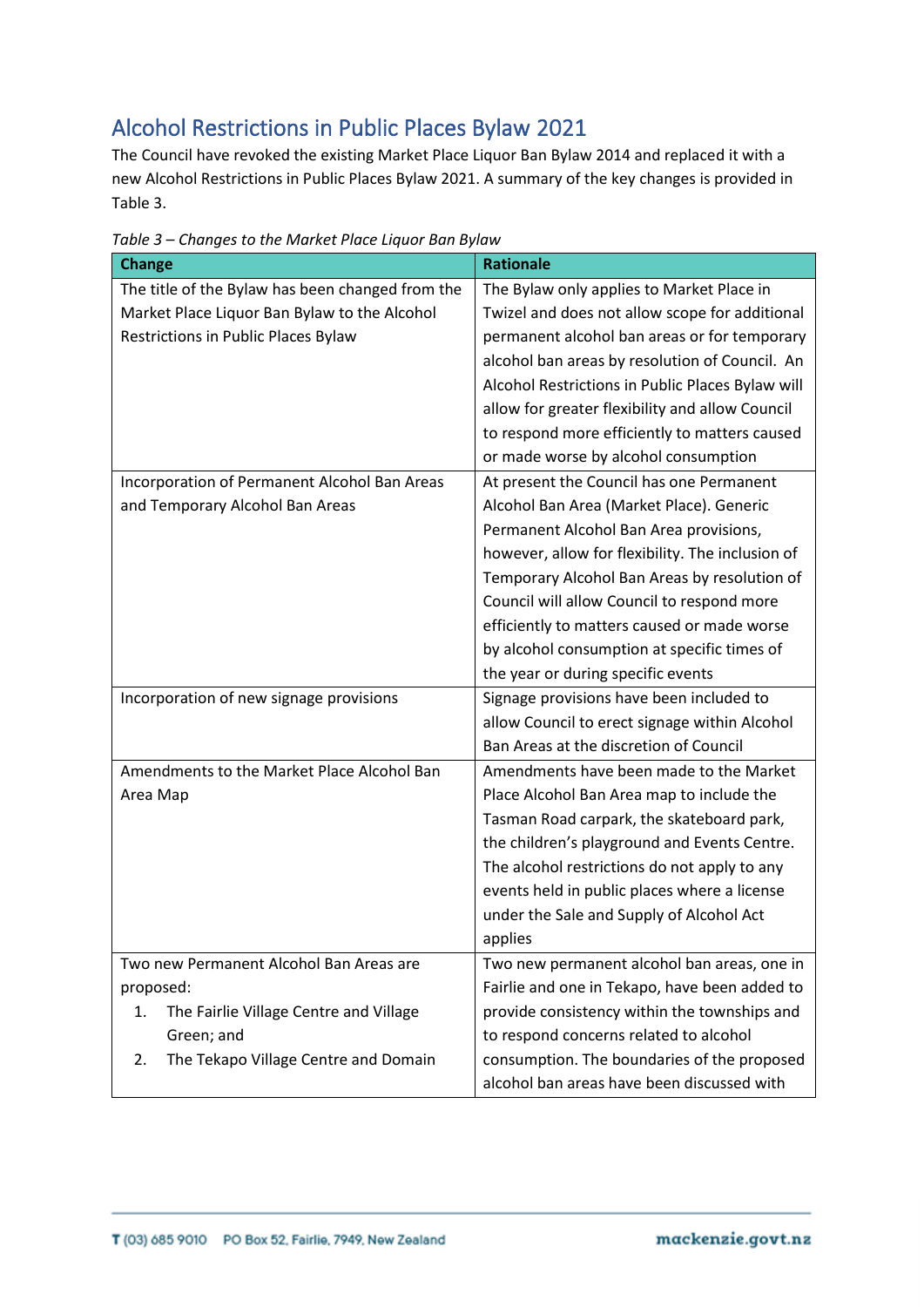| the local Police who ultimately support the |
|---------------------------------------------|
| inclusion of an alcohol ban                 |

#### Class 4 Gambling and TAB Venue Policy

The Council have revoked the Class 4 Gambling Venue Policy 2016 and TAB Venue Policy 2016 and replaced them with a new Class 4 Gambling and TAB Venue Policy 2021. The 2021 Policy has adopted a modified sinking lid where there is an ability to transfer gaming machines where a business sells or closes due to fire and/or natural hazards but should a business close for any other reason the machines will be non-transferable.

#### Dangerous, Affected and Insanitary Buildings Policy 2021

The Council have revoked the Dangerous Buildings Policy and Insanitary Buildings Policy 2005 and replaced them with a new Dangerous, Affected, and Insanitary Buildings Policy 2021. The Dangerous, Affected, and Insanitary Buildings Policy, in accordance with the Building Act 2004, outlines Council's approach to dangerous, affected, and insanitary buildings in the District, the procedure Council will take when dealing with a dangerous, affected, and insanitary buildings and how the policy will apply to heritage buildings.

The purpose of this Policy is to provide a clear and reasonable framework of how Council will manage dangerous, affected, and insanitary buildings and reduce the risk posed to residents and visitors in the District by dangerous and/or insanitary buildings.

#### The General Bylaw 2021

The Council have adopted a new General Bylaw that sets the provisions which are common to, and form part, of all Council bylaws and the requirements for both staff and residents to provide clarity for residents.

# The Easter Sunday Trading Policy 2021

The Council have adopted an Easter Sunday Shop Trading Policy that allows local Easter Sunday trading for all shops in the Mackenzie District.

### The Keeping of Animals, Poultry and Bees Bylaw 2021

The Council have adopted a new Keeping of Animals, Poultry and Bees Bylaw 2021. The purpose of the bylaw is:

- to promote the responsible management of animals, poultry, and bees in urban areas in the Mackenize District; and
- to minimise the potential danger, distress, and nuisance to the community caused by animals, poultry and bees.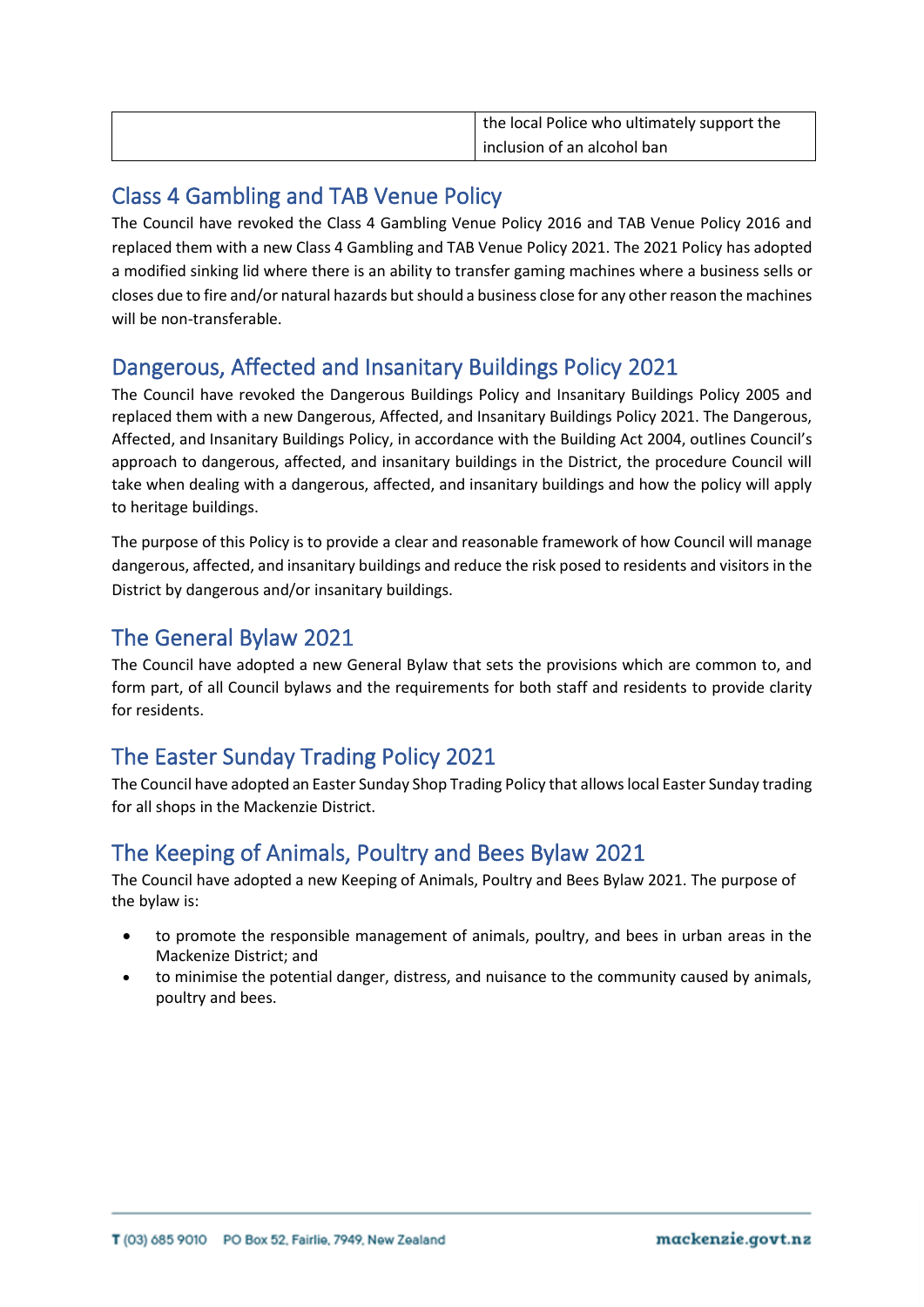A summary of the provisions is provided in Table 4 below:

| <b>Provision</b>                                                                                                                                                                                                                                                                                                                                                                                                                                                                                                                                                                                                                                                                                                                                | <b>Rationale</b>                                                                                                                                                                                                                                                                                                                                                                                                                                                                                                                                                                                                                                                                                                                                                                      |
|-------------------------------------------------------------------------------------------------------------------------------------------------------------------------------------------------------------------------------------------------------------------------------------------------------------------------------------------------------------------------------------------------------------------------------------------------------------------------------------------------------------------------------------------------------------------------------------------------------------------------------------------------------------------------------------------------------------------------------------------------|---------------------------------------------------------------------------------------------------------------------------------------------------------------------------------------------------------------------------------------------------------------------------------------------------------------------------------------------------------------------------------------------------------------------------------------------------------------------------------------------------------------------------------------------------------------------------------------------------------------------------------------------------------------------------------------------------------------------------------------------------------------------------------------|
| <b>Keeping of Pigs - Except in accordance with the</b><br>Operative Mackenzie District Plan 2004 (the<br>District Plan) and/or a resource consent no<br>person shall keep pigs in urban areas.                                                                                                                                                                                                                                                                                                                                                                                                                                                                                                                                                  | The keeping of pigs in the Residential 1, 2, 3, 4<br>and Rural Residential 1 and 2 Zones requires<br>resource consent under the District Plan.                                                                                                                                                                                                                                                                                                                                                                                                                                                                                                                                                                                                                                        |
| Keeping of Livestock - The keeping of livestock<br>is permitted in urban areas provided the<br>livestock does not cause a nuisance, all<br>livestock is properly contained within the<br>premises, manure and effluent is removed from<br>the property or appropriately recycled or<br>reused and all livestock has an appropriate<br>living environment for their species. Livestock<br>in the bylaw includes any farm and heard<br>animals such as cattle, horses, goats donkey,<br>alpaca, llama and sheep.                                                                                                                                                                                                                                  | The settlements of Albury, Kimbell, Burkes<br>Pass, Fairlie, Tekapo and Twizel are semi-rural<br>in nature with the presence of livestock not<br>uncommon. The keeping of livestock if<br>managed well is not expected to create a<br>nuisance for adjoining owners or occupiers.                                                                                                                                                                                                                                                                                                                                                                                                                                                                                                     |
| Keeping of Cats - The keeping of cats is<br>permitted in urban areas provided there is no<br>more than two cats per household over the age<br>of three months. A license to own more than<br>two cats may be granted, have conditions<br>imposed or be refused at the discretion of an<br>authorised officer. The Council strongly<br>encourage that all cats over six months are<br>microchipped and registered with the New<br>Zealand Companion Animals Register, or other<br>approved microchip registry and cats over the<br>six months are desexed unless kept for<br>breeding purposes. These matters will be taken<br>into account when an authorised officer is<br>assessing an application for a license to own<br>more than two cats | Cats, especially feral cats, cause a range of<br>problems in New Zealand including native bird<br>and wildlife predation, spreading toxoplasmosis<br>and causing nuisance to members of the<br>community. The Council therefore support<br>responsible domestic cat ownership and<br>encourage all cats over the age of six months to<br>be micro chipped, and registered, and desexed.<br>Microchipping helps identify cat owners and<br>desexing prevents any unwanted kittens. The<br>Council have also set a limit of two cats per<br>household to avoid nuisance to the community.<br>A license to obtain more than two cats can<br>however be applied for. The application can be<br>granted, subject to conditions, or declined at<br>the discretion of an authorised officer. |
| Keeping of Roosters and Poultry - No person<br>shall keep roosters and or/peacocks in urban<br>areas. Other forms of poultry is permitted<br>provided all poultry is kept in a properly<br>constructed poultry house, no poultry house<br>shall be located within 10m of an occupied<br>dwelling (not owned by the applicant) or any<br>other sensitive site, or within 2m of any<br>adjoining property or such distance required by<br>the District Plan, every poultry house shall be                                                                                                                                                                                                                                                         | Roosters and peacocks can be noisy and cause<br>a nuisance. They are therefore not appropriate<br>in an urban setting. Other forms of poultry if<br>well managed are less likely to cause a<br>nuisance. The settlements of Albury, Kimbell,<br>Burkes Pass, Fairlie, Tekapo and Twizel are also<br>semi-rural in nature with the presence of<br>poultry not uncommon.                                                                                                                                                                                                                                                                                                                                                                                                                |

*Table 4 – Provisions of the Keeping of Animals Poultry and Bees Bylaw 2021*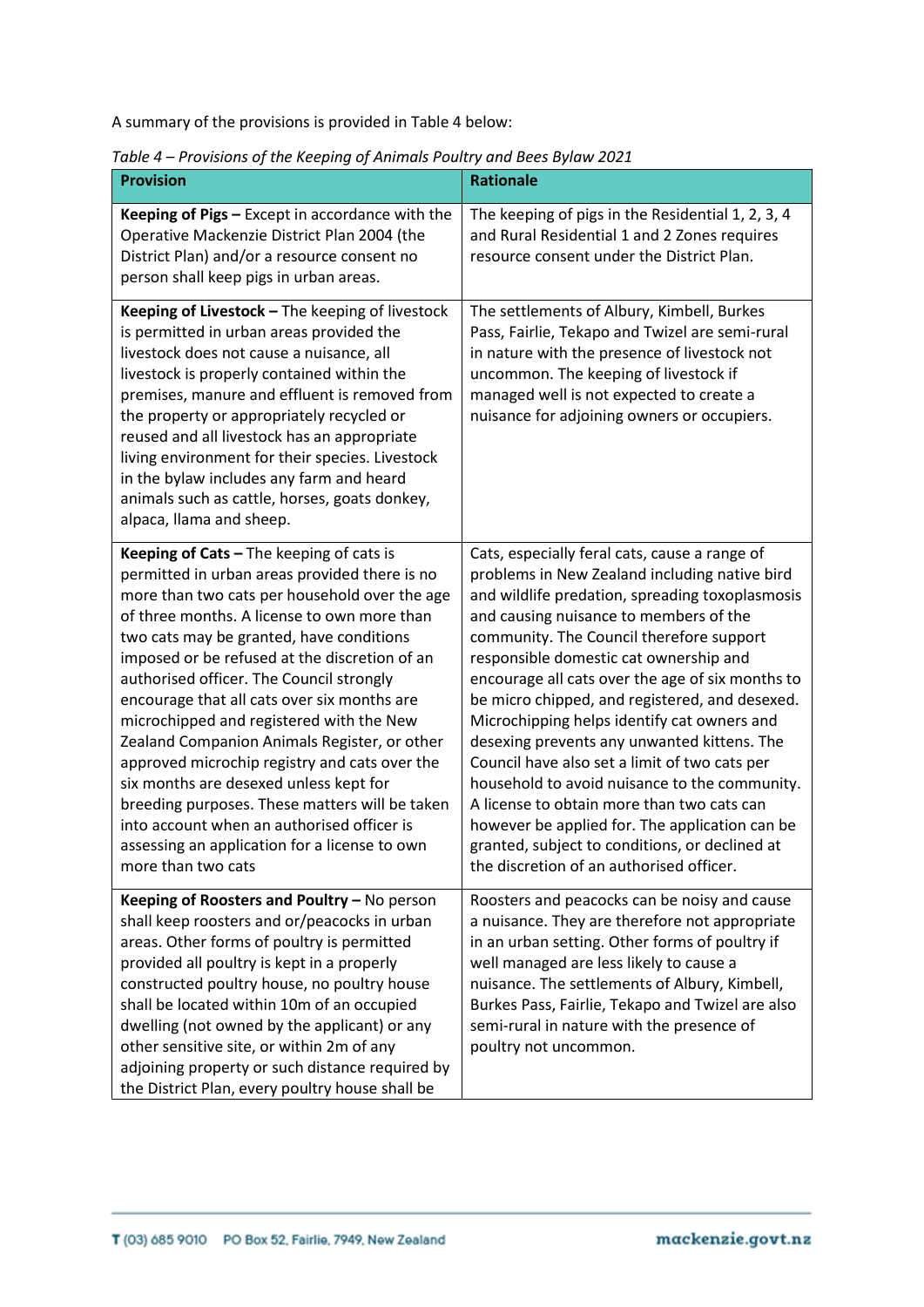| maintained in good repair, in clean condition<br>free from offensive smell or overflow and free<br>from vermin and no more than six head of<br>poultry shall be kept at any one time. Where<br>the above conditions cannot be met a person<br>may apply for a license to breach the<br>conditions.                                                                                                                                                                                                                                                                                                                                                                                                |                                                                                                                                                                                                                                                                                                                                                                                                                                                                                                                                                                                                                                                                     |
|---------------------------------------------------------------------------------------------------------------------------------------------------------------------------------------------------------------------------------------------------------------------------------------------------------------------------------------------------------------------------------------------------------------------------------------------------------------------------------------------------------------------------------------------------------------------------------------------------------------------------------------------------------------------------------------------------|---------------------------------------------------------------------------------------------------------------------------------------------------------------------------------------------------------------------------------------------------------------------------------------------------------------------------------------------------------------------------------------------------------------------------------------------------------------------------------------------------------------------------------------------------------------------------------------------------------------------------------------------------------------------|
| <b>Keeping of Bees</b> $-$ A person may keep bees in<br>urban areas provided they comply with the<br>following conditions:<br>Except in accordance with the District<br>Plan/and or a resource consent under<br>the Resource Management Act 1991 no<br>person shall keep bees for commercial<br>purposes.<br>Hobbyist beekeeping is permitted<br>provided no more than two hives are<br>kept on a property at any one time.<br>An adequate water source must be<br>provided and maintained on the<br>property at all times.<br>All apiary must be registered under the<br>Biosecurity Act 1993 and the<br><b>Biosecurity (National American</b><br>Foulbrood Pest Management Plan)<br>Order 1998. | Based on the submissions received the Council<br>acknowledge the positives of allowing for bees<br>in urban areas and interpret the District Plan<br>provisions to apply to commercial bee keeping<br>rather than hobbyist beekeepers. Keeping of<br>bees by hobbyist beekeepers in urban areas<br>shall therefore be provided for subject to<br>conditions. Most notably, the maximum<br>number of hives per property shall be limited to<br>two, a water source shall be provided and<br>maintained on the property at all times and all<br>apiary is to be registered under the Biosecurity<br>(National American Foulbrood Pest<br>Management Plan) Order 1998. |

### Mobile Shops and Traders Bylaw 2021

The Council have revoked the Mobile Shops and Traders Bylaw 2014 and replaced it with a new Mobile Shops and Traders Bylaw 2021. Similar to the 2014 Bylaw, the Mobile Shops and Traders Bylaw 2021 will require any person or business wanting to engage in mobile trading, at the designated sites, to obtain a licence from the Council. To apply for a licence a person must:

- apply to the Council on the appropriate form.
- state the type of food, goods and/or handmade crafts to be sold.
- state the hours and days of trade.
- supply copies of any additional licenses or permits applicable to the activity, such as a Food Registration Certificate under the Food Act 2014.
- pay the relevant license application fee.

A license may be granted, have conditions imposed, or be refused at the discretion of an authorised officer. To ensure a clear, transparent and fair processing framework the Council have implemented the following application process:

1. The Council on 1 April each year will call for applications to operate within the designated mobile trading sites. The application period will be open for a two-month period (April-May);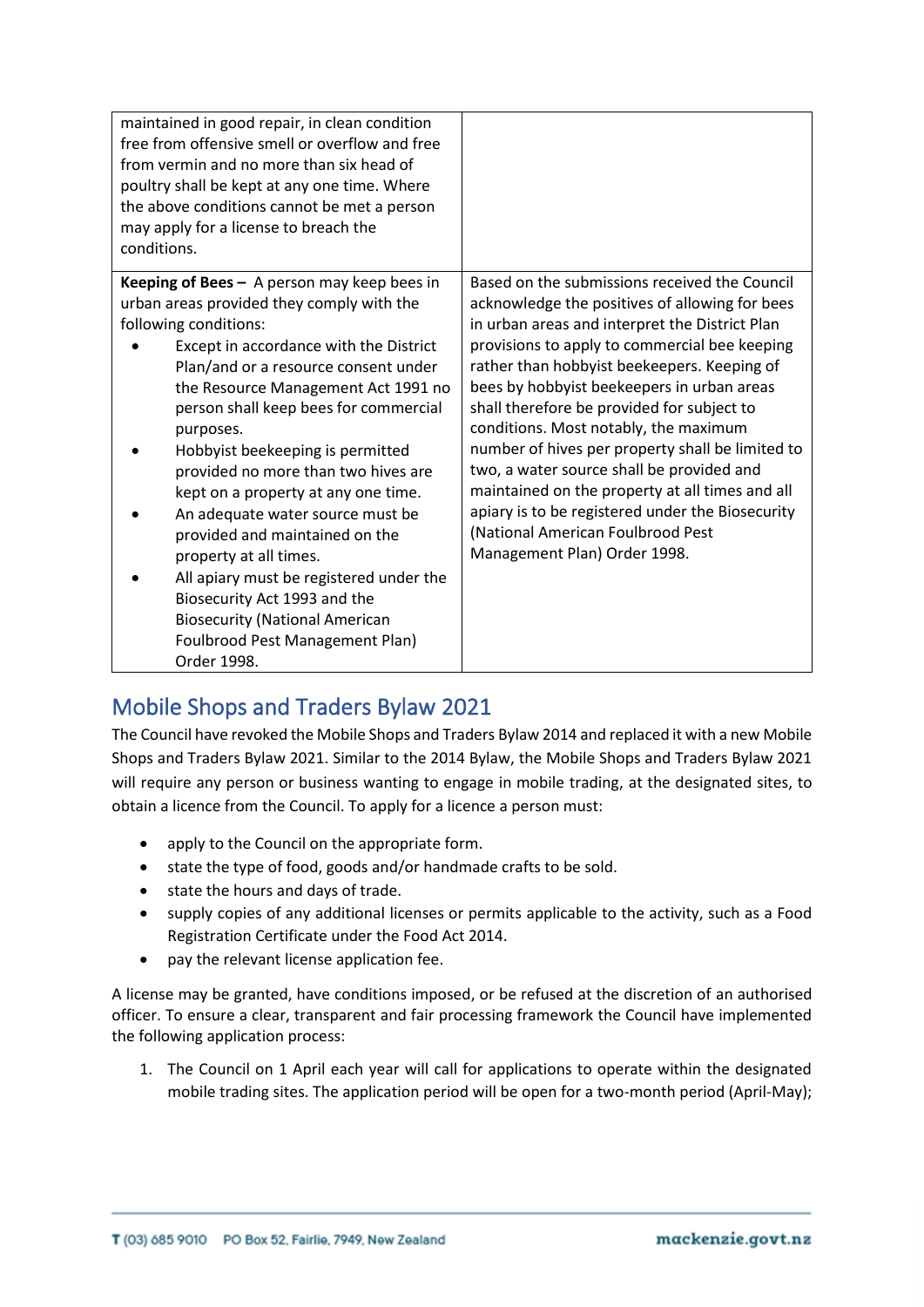with the granted licenses allocated in June and coming into effect on 1 July until 30 June the following year (a twelve-month period).

- 2. At the close of the application period, an authorised officer will assess the applications received and create a mobile trading schedule for Fairlie, Tekapo and Twizel.
- 3. Where the number of applications received for a site exceeds the site restrictions an authorised officer will assess the applications received and evaluate them against the criteria listed below.
- 4. The assessment required under Step 3 will then be considered by full Council and a determination made as to the allocation of licenses for the following year. For clarity the site restrictions will be assessed on an hourly basis. More licenses than the site can occupy can therefore be provided as long as there is no more than the maximum number of traders operating at any one time.

Where the number of applications received for a site exceeds the site restrictions an authorised officer/Council, shall have regard to the following criteria:

- whether the trader has held a license for the site previously;
- the number of applications received:
- the types of food, refreshments, and handmade crafts to be sold to ensure a variety of offerings;
- the hours/days of operation sought;
- the previous history of the mobile shop and/or trader;
- whether the mobile trader is familiar with their obligations under the Bylaw; and
- any other matter deemed necessary.

Where an application is received outside of the April-May period, an authorised officer may only grant a license until June 30 where the site restrictions are not exceeded.

A summary of the key changes is provided in Table 5.

| Table 5 – Changes to the Mobile Shop and Traders Bylaw |  |
|--------------------------------------------------------|--|
|--------------------------------------------------------|--|

| <b>Proposed Change</b>                       | <b>Rationale</b>                                 |
|----------------------------------------------|--------------------------------------------------|
| The exemptions have been expanded to include | Mobile traders operating at community events     |
| mobile traders operating at community events | where the trader has been invited or has         |
| and mobile ice-cream vans such as Mr. Whippy | permission of the event organizer are            |
|                                              | considered to fall outside the scope of the      |
|                                              | bylaw given the temporary nature of such         |
|                                              | events. Mobile ice-cream vans such as Mr.        |
|                                              | Whippy also do not stay in any one location for  |
|                                              | an extended period of time and are generally     |
|                                              | more mobile than a traditional food van or       |
|                                              | truck.                                           |
| New designated site provisions               | To provide clarity for mobile traders and the    |
|                                              | community, the Council have designated           |
|                                              | specific locations in Fairlie, Tekapo and Twizel |
|                                              | as permanent sites for mobile trading. The       |
|                                              | specific sites are:                              |
|                                              | 1. the Village Green, Fairlie                    |
|                                              | 2. the Denmark Street Greenway, Fairlie          |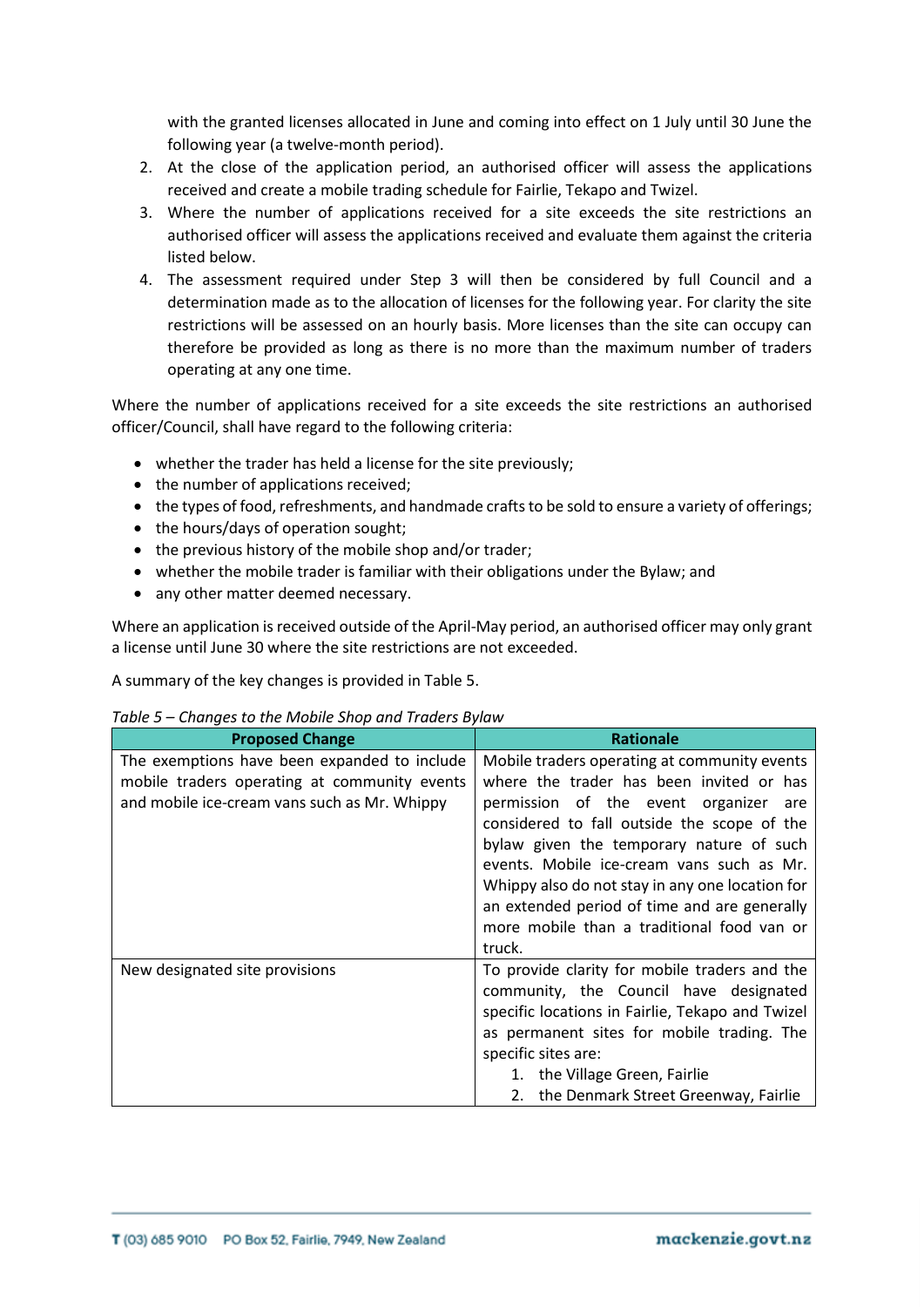|                                                   | 3. the Lakeside Drive Carpark, Tekapo              |
|---------------------------------------------------|----------------------------------------------------|
|                                                   | 4. the Hamilton Drive Carpark, Tekapo              |
|                                                   | 5. the Mackenzie Drive Carpark, Twizel             |
|                                                   |                                                    |
|                                                   | For more information on the preferred sites,       |
|                                                   | including the site restrictions, refer to Schedule |
|                                                   | 1.                                                 |
| New allocation of licenses provisions             | A license to operate within the designated         |
|                                                   | locations may be granted, have conditions          |
|                                                   | imposed, or be refused at the discretion of an     |
|                                                   | authorised officer. To provide a<br>clear,         |
|                                                   | transparent, and fair processing framework the     |
|                                                   | Council have adopted a formal application          |
|                                                   | process. On 1 April each year a call for           |
|                                                   | applications to operate within the designated      |
|                                                   | mobile trading sites will be made. The             |
|                                                   | application period will be open for a two-         |
|                                                   | month period (April-May); with the granted         |
|                                                   | licenses allocated in June and coming into         |
|                                                   | effect on 1 July until 30 June the following year  |
|                                                   | (a twelve-month period). A clear framework         |
|                                                   | and criteria has been proposed where the           |
|                                                   | number of applications received for a site         |
|                                                   | exceeds the site restrictions.                     |
| Inclusion of a standard set of conditions         | To provide clarity for mobile traders and to       |
|                                                   | lessen the potential effects of mobile trading a   |
|                                                   |                                                    |
|                                                   | standard set of conditions has been adopted in     |
|                                                   | Schedule 2. The standard set of conditions         |
|                                                   | must be complied with at all times while           |
|                                                   | trading. Authorised officers can prescribe         |
|                                                   | additional conditions or amend the standard        |
|                                                   | conditions where appropriate.                      |
| The maximum hours of operation have been          | To provide greater flexibility and to allow        |
| extended to allow a mobile shop to operate prior  | traders the opportunity to service morning         |
| to 8.30am Monday to Sunday                        | workers the hours of operation for mobile          |
|                                                   | traders has been extended to between 6am           |
|                                                   | and 9pm Monday to Sunday.                          |
| New suspension/cancellation of license provisions | To ensure compliance with the bylaw and any        |
|                                                   | conditions attached to a mobile trader license     |
|                                                   | suspension/cancellation<br>of<br>clear<br>license  |
|                                                   | provisions have been adopted. Most notably,        |
|                                                   | failure to comply with any conditions of a         |
|                                                   | license will result in the immediate suspension    |
|                                                   | of the license for a one-week period. During       |
|                                                   | this period staff will investigate the non-        |
|                                                   | compliance. At the completion of the               |
|                                                   | investigation staff can remove the suspension      |
|                                                   |                                                    |
|                                                   | on the license or cancel the license. Given the    |